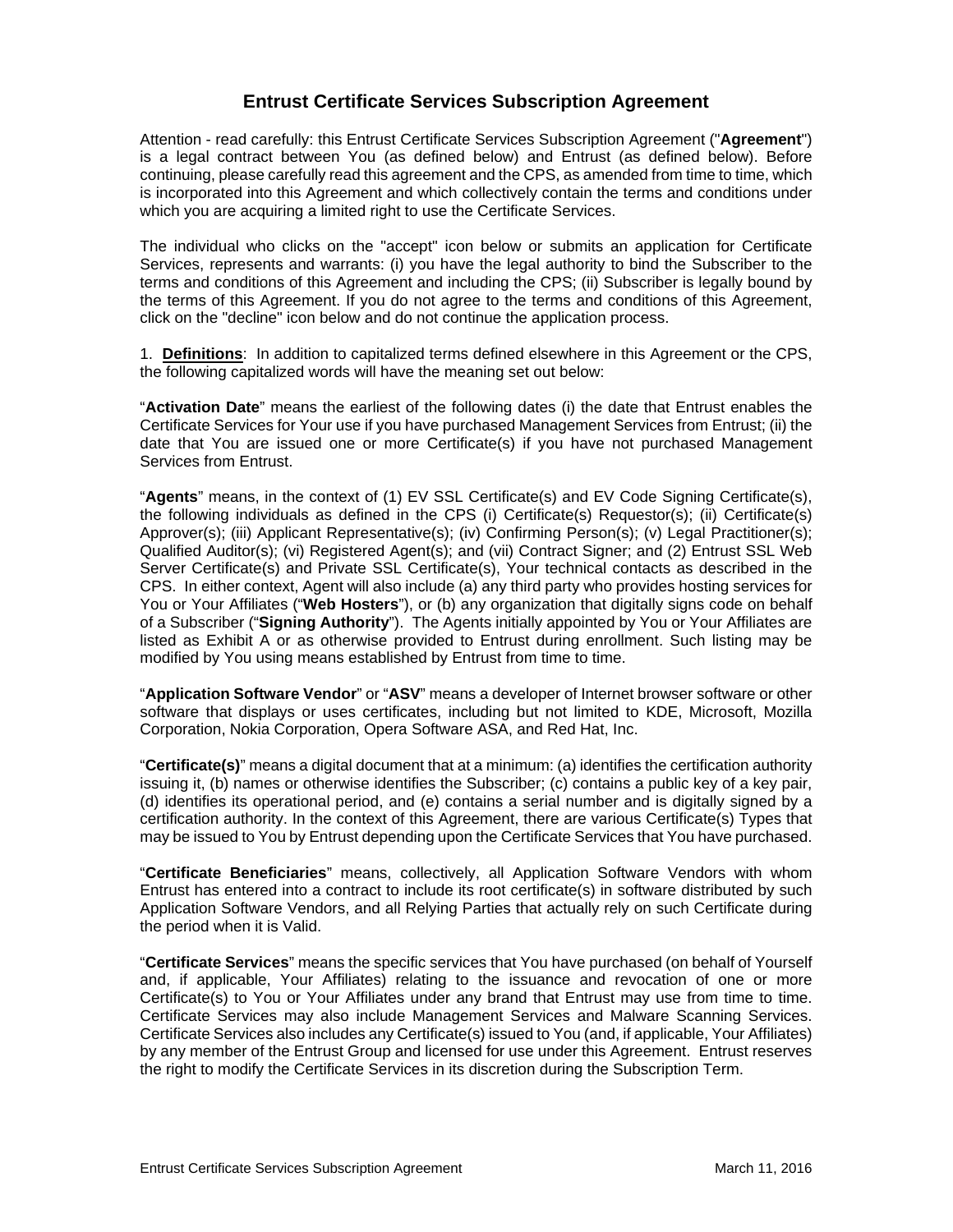"**Certificate(s) Types**" means the type of Certificate(s) that You are issued as part of Certificate Services. These may include extended validation (EV) multi-domain Certificate(s) ("**EV SSL Certificate(s)**"), extended validation (EV) code signing Certificate(s) ("**EV Code Signing Certificate(s)**"), Entrust SSL web server Certificate(s) ("**Standard Certificate(s)**"), advantage SSL web server Certificate(s) ("**Advantage Certificate(s)**"), unified communication multi-domain Certificate(s) ("**UCC Certificate(s)**"), code signing Certificate(s) ("**Code Signing Certificate(s)**"), document signing certificates ("**Document Signing Certificate(s)**"), mobile device Certificates ("**Device Certificate(s)**"), private SSL Certificate(s) ("**Private SSL Certificate(s)**") and secure email personal certificates and secure email enterprise certificates are collectively referred to as "**Client Certificate(s)**"). Standard Certificate(s), Advantage Certificate(s), and UCC Certificate(s) are also collectively referred to as "**Entrust SSL Web Server Certificate(s)**". EV SSL Certificate(s) and EV Code Signing Certificate(s) are also collectively referred to as "**Entrust EV Certificate(s)**". Any Certificates for Adobe CDS will not be distributed under this Agreement, but rather will be made available under the Subscriber Agreement for Entrust Certificates for Adobe Certified Document Services (CDS), although this Agreement does describe the Management Services that may be made available for such Entrust Certificates for Adobe CDS.

"**Client Certificate Agreement**" means the most recent version of the Client Certificate Agreement that can be found on the Internet at http://www.entrust.net/cps.

"**Contract Signer**" means the individual who agrees to this Agreement on behalf of, and under the authority of, the Subscriber.

"**CPS**" means the most recent version of the certification practice statement that is incorporated by reference into this Agreement and the Certificate(s) that You are issued, as may be amended from time to time in accordance with the terms of the CPS. The CPS applicable to a specific Certificate(s) that You are issued in connection with Certificate Services depends on the Certificate(s) Type(s) and can be found on the Internet at http://www.entrust.net/cps or by contacting Entrust. For example, use of EV SSL Certificate(s) and EV Code Signing Certificate(s) is governed by the most recent version of the document titled "Certification Practice Statements for Extended Validation (EV) Certificates", use of Entrust SSL Web Server Certificate(s), Code Signing Certificate(s), Document Signing Certificate(s) and Client Certificates is governed by the most recent version of the document titled "Certification Practice Statement", and use of Private SSL Certificate(s) is governed by the most recent version of the document titled "Certification Practice Statement For Private Trust Certificates".

"**Enterprise**" means You, Your Agents, and Your Affiliates.

"**Entrust**" means Entrust, Inc. if You are a resident of the United States; otherwise, Entrust means Entrust Limited. "**Entrust Group**" means collectively Entrust Holdings, Inc., its subsidiaries, its licensors (including for the avoidance of any doubt Microsoft), its Resellers, its suppliers, and the directors, officers, employees, agents and independent contractors of any of them. "**Entrust Group Affiliates**" means collectively, Entrust Datacard Corporation and its Affiliates, where "Affiliates" means a person or entity that directly, or indirectly through one or more intermediaries, controls, is controlled by or is under common control with a party hereto (with "control" meaning ownership of more than fifty percent (50%) of the voting stock of the entity or, in the case of a non-corporate entity, an equivalent interest).

"**EV Guidelines**" means; (i) in respect to EV SSL Certificate(s), the most recent version of the CA/Browser Forum Guidelines For The Issuance And Management of Extended Validation Certificates ("EV SSL Guidelines"), and (ii) in respect to EV Code Signing Certificate(s), the most recent version of the CA/Browser Forum Guidelines For The Issuance And Management of Extended Validation Code Signing Certificates ("EV Code Signing Guidelines"). EV Guidelines are posted on the Internet at http://www.cabforum.org/.

"**Governmental Authority**" means any foreign or domestic national, provincial, state, territorial, or local government authority; quasi-governmental authority; court; government organization;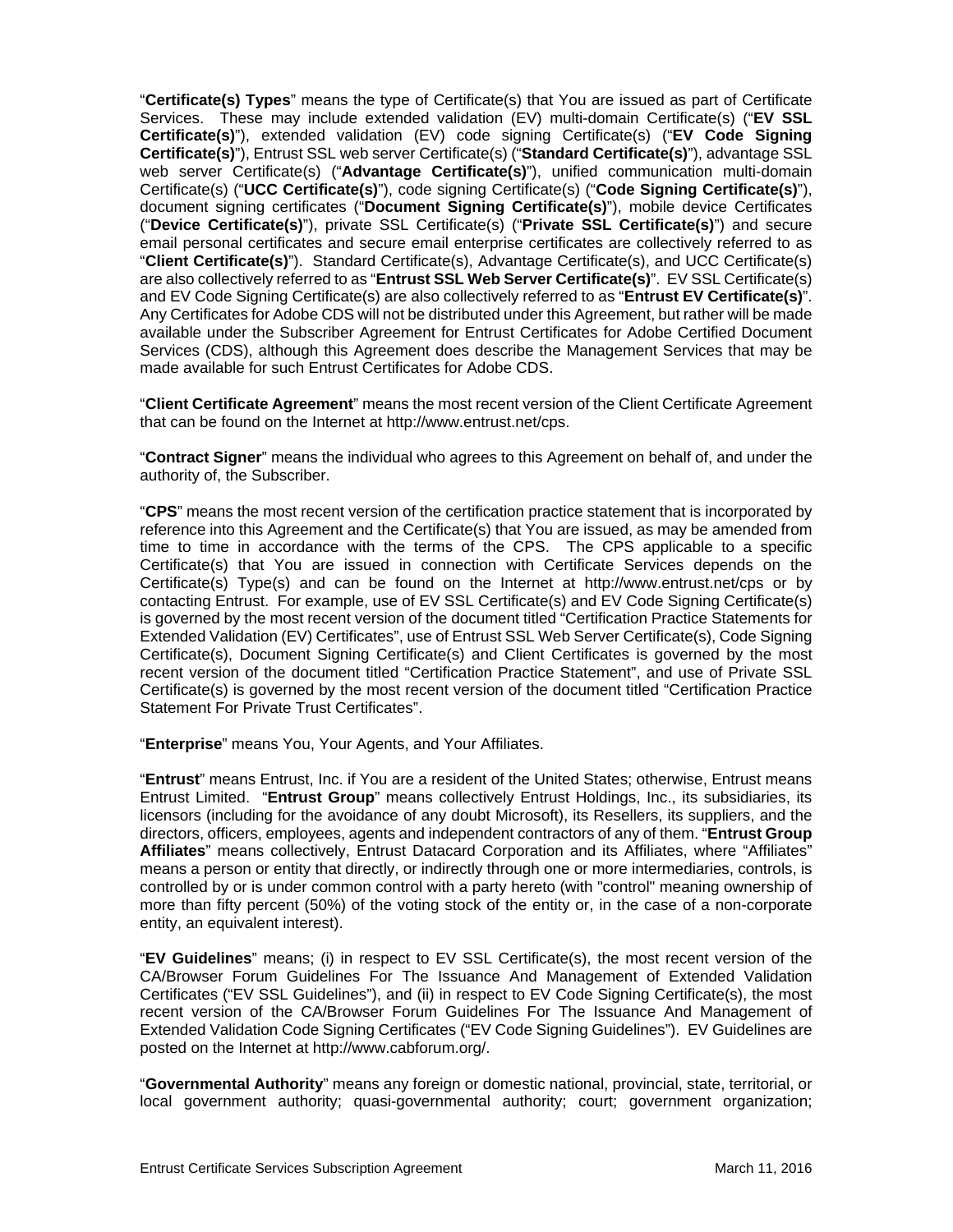government commission; governmental board, bureau or instrumentality; regulatory, administrative or other agency; or any political or other subdivision, department, or branch of any of the foregoing.

"**Malware Scanning Services**" means optional daily malware scanning services that are made available with a Certificateand hosted by a third party supplier on behalf of Entrust. Each Entrust SSL Web Server Certificate includes the option to perform limited daily malware scanning for up to 250 pages and blacklist monitoring, for one domain. EV SSL Certificates includes the option to perform limited daily malware scanning for up to 500 pages, blacklist monitoring, and such other ancillary scans for one domain that are documented as part of the services. For greater certainty, Private SSL Certificates do not include Malware Scanning Services. Such Malware Scanning Services are subject to You supplying the information necessary to such third party supplier to perform such services and will be available until the earlier of: (i) the end of the Subscription Term; (ii) revocation of the applicable Certificate corresponding to the domain being scanned; and (iii) Malware Scanning Service discontinuation by Entrust. Entrust reserves the right to alter the features and functionality of the Malware Scanning Services or discontinue such services throughout the Subscription Term and makes no warranty that any malware, security threats or vulnerabilities will be detected or is detectable by such services.

"**Management Services**" means a self-service administration tool hosted by Entrust that is designed to help You manage Certificate(s) that may be made available to You by Entrust that enables You to manage the issuance, revocation, and expiry of one or more Certificate(s) issued to You as part of Certificate Services. Management Services are available in two (2) deployment and use models as may be described in the documentation: a certificate pooling model ("Pooling") and a non-pooling model ("Non-Pooling").

"**Permitted Group**" means in the case of (i) Entrust SSL Web Server Certificate(s), EV SSL Certificate(s), Private SSL Certificate(s), EV Code Signing Certificate(s), Document Signing Certificate(s) and Code Signing Certificates, You and Your Affiliates; and (ii) in the case of Client Certificates, Your employees or third parties conducting Enterprise related business with to whom You have assigned an email address for such business purposes.

"**Person**" means and includes an individual, corporation, business, trust, partnership, limited liability company, association, joint venture, Governmental Authority, public corporation, or any other legal or commercial entity.

"**Reseller**" means a legal entity authorized by Entrust to resell Certificate Services to You.

"**Microsoft**" means Microsoft Corporation, a Washington corporation, with its principal place of business at One Microsoft Way, Redmond, Washington 98052-6399.

"**Relying Party**" means any individual or entity that relies on a Valid Certificate. For avoidance of doubt, an ASV is not a "Relying Party" when software distributed by such ASV merely displays information regarding a Certificate.

"**Subscriber**" means the Person in the Permitted Group who is issued a Certificate under this Agreement.

"**Subscription Fees**" means the fees established by Entrust that You will pay to use the Certificate Services, Management Services and ECS Support Services, as posted from time to time at Entrust's internet web site and/or in the documentation included with the Management Services, or as set out in a quotation issued to You by Entrust, or as set out in a purchase order issued by You to Entrust (or an authorized reseller of Entrust) that has been accepted by Entrust. In spite of the foregoing, if You have purchased the Certificate Services through a Reseller the Subscription Fees will be the fees agreed to between You and such Reseller provided that such Reseller pays to Entrust such portion of such Subscription Fees as required pursuant to the written agreement between Entrust and such Reseller.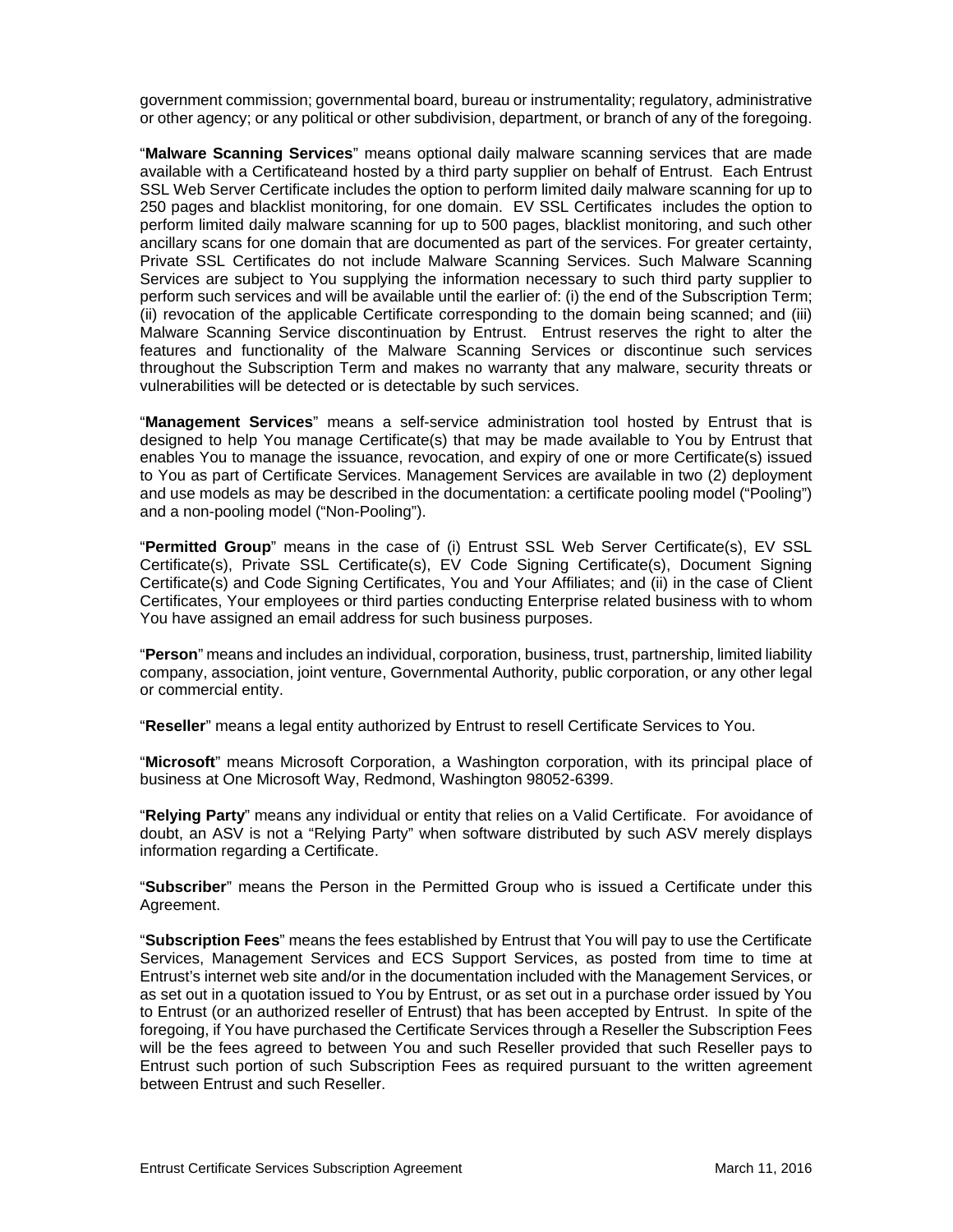"**Subscription Term**" means the length of time that You have subscribed to purchase Certificate Services commencing on the Activation Date. In the case where You have purchased Certificate Services that: (i) are for a single Certificate, the Subscription Term is the validity period of the applicable Certificate(s); (ii) include "Pooling" Management Services, the Subscription Term is the period of time for which You have purchased the right to use such Management Services, irrespective of whether the Certificate(s) that are issued to You as part of Certificate Services have validity periods extending beyond such period of time, or (iii) include "Non-Pooling" Management Services, the Subscription Term is the validity period of the applicable Certificate(s) issued under such Management Services, provided that all such Certificates are issued on or before the one (1) year anniversary of the Activation Date after which time such ability to request issuance shall expire. In the event that You elect to renew your subscription to the Certificate Services upon expiration of the Subscription Term for an additional length of time (a "Renewal Term"), the Subscription Term will be extended to include such Renewal Term upon payment of the Subscription Fees for the Renewal Term. In any case, the Subscription Term may be shortened pursuant to Section 7 of this Agreement.

"**You**" or "**Your**" means the Person who has entered into this Agreement to receive Certificate Services.

"**Your Affiliates**" means Your controlled subsidiaries who You will cause to comply with this Agreement. In this context,You control a subsidiary if You own fifty percent (50%) or more of the voting rights for the board of directors or other mechanism of control for the corporation or other entity.

"**Valid**" means that a Certificate that has not expired and has not been revoked.

#### 2. **Services and License**

- (a) Issuance of Certificate(s): Upon receipt of Your application for Certificate Services, Entrust or a subcontractor acting on behalf of Entrust will perform limited verification (as described in the CPS) of the information submitted by Enterprise. After completing such verification, Entrust may issue You or Your Affiliates (if applicable) one or more Certificate(s) (depending on the amount of Subscription Fees You have paid) as described in the CPS. If Entrust issues Certificate(s) services to You or Your Affiliates (if applicable), Entrust will make such Certificate(s) available for retrieval.
- (b) Grant of License: Subject to the terms and conditions of this Agreement, Entrust hereby grants to Enterprise a non-exclusive, non-transferable license to use the Certificate Services; provided, however, that Enterprise may only use the Certificate Services (including for the avoidance of any doubt, all Certificate(s)) in compliance with this Agreement and the CPS, for the sole purposes of securing communications pertaining to Enterprise related business. If the Certificate Services include Management Services, Enterprise may only use the Management Services in compliance with this Agreement and the CPS for the purpose of managing Certificate(s) issued by Entrust to You or Your Affiliates. All use of the Management Services must be in accordance with the documentation supplied to You as part of the Management Services. If Entrust makes computer software available to Enterprise for download as part of the Certificate Services, such software will be licensed to Enterprise under the terms of the license agreement embedded in or associated with such software. Enterprise does not acquire any rights, express or implied, in the Certificate Services, other than those rights specified in this Agreement and the CPS. Enterprise will not host, time-share, rent, lease, sell, license, sublicense, assign, distribute or otherwise transfer any component of Certificate Services, except as provided in this Agreement and the CPS. If one or more enabling mechanisms ("**License String**") that provides Enterprise with access to the Certificate Services is supplied to Enterprise, Enterprise may only use such Licensing String for the purpose of using the Certificate Services and Enterprise may not copy or alter a Licensing String. Each permitted copy of all or part of any item of Certificate Services must include all copyright notices, restricted rights legends, proprietary markings and the like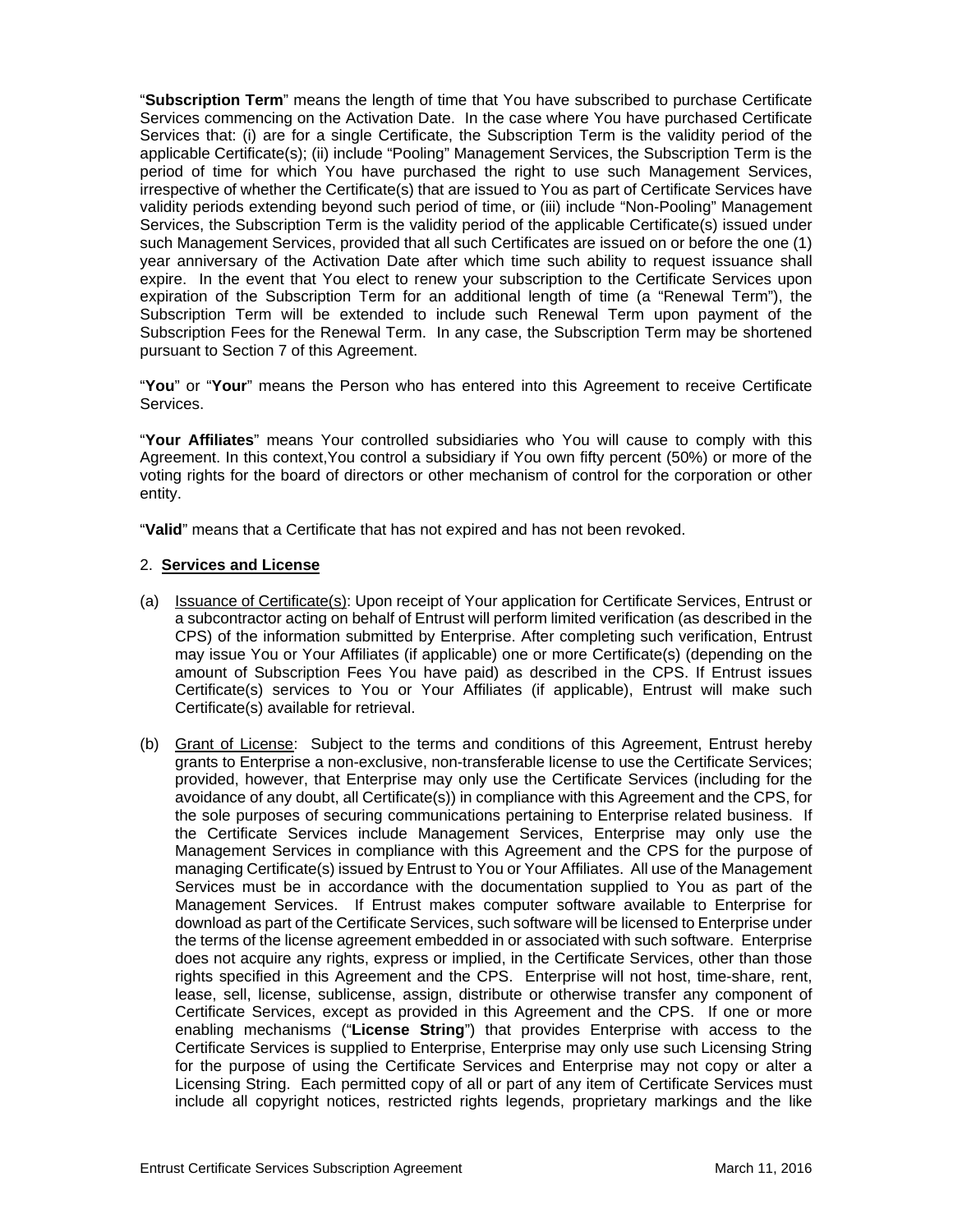exactly as they appear on the copy delivered by Entrust to Enterprise. You may only deploy the number of Certificates that You have purchased from Entrust or its Reseller. Enterprise will not copy, modify, adapt or merge copies of the Certificate Services except as provided in this Agreement and the CPS. Enterprise will not translate, reverse engineer, de-compile or disassemble the Certificate Services except to the extent that law explicitly prohibits this restriction notwithstanding a contractual restriction to the contrary.

- (c) Lifecycle Monitoring Service: Entrust will provide You with a lifecycle monitoring service ("**LMS**"). The LMS is designed to reduce the chance of disruption of Your service which may be caused by the expiration of Your Certificate(s). Entrust will use commercially reasonable efforts to send an email to the technical contact listed in the information provided to Entrust with Your Certificate Services Application (such person referred to as "**Notice Recipient**"). Such email will inform the Notice Recipient that Your Certificate(s) is due to expire according to the user configurable parameters set out in the Management Services. In the event that the Notice Recipient changes, You can still receive a LMS email notice if You provide Entrust with updated contact information for the Notice Recipient at least sixty (60) days prior to the date that Your Certificate(s) is due to expire. You will not be eligible for the LMS if Your Notice Recipient changes and Entrust is not informed of such change within the time period set forth above.
- (d) ECS Support Services: If You have purchased Management Services You are entitled to receive the ECS Support Services set below. "**ECS Support Services**" means the maintenance, support and verification services relating to the: (i) issuance and revocation of one or more Certificate(s) to You or Your Affiliates, (ii) Certificate Services, and (iii) Management Services, that are provided by Entrust according to the service plan selected and paid (if applicable) for by You. ECS Support Services are available in the following service plans: (i) the Silver Support Plan ("**Silver Support**"), and (ii) the Platinum Support Plan ("**Platinum Support**"). ECS Support Services are provided by Entrust for the duration of the Subscription Term pursuant to the terms and conditions of the ECS Support Services Agreement available on the Internet at www.entrust.net/cps. Entrust reserves the right to modify the ECS Support Services in its discretion during the Subscription Term.

If You have subscribed to Management Services, Silver Support services will be provided to You at no additional charge as part of the Management Services that You have subscribed to.

If You have subscribed to Management Services, You may elect to upgrade the ECS Support Services to the Platinum Support Plan, subject to Your payment of the applicable Subscription Fee. The Subscription Fee for the Platinum Support Plan must be paid for all Certificates in the Management Services account, or added thereafter during the Subscription Term.

# 3. **Fees**

You will pay all applicable Subscription Fees for any Certificate Services issued to You, plus any additional taxes. Such payment will be made within thirty (30) days of the receipt of an invoice from Entrust for any such Certificate Services; provided, however that if You have purchased the Certificate Services through a Reseller then the payment terms will be those terms established between You and such Reseller. In the event that You do not pay the applicable fees for any Certificate Services extended to You (or where You have purchased the Certificate Services through a Reseller and such Reseller does not pay Entrust the applicable fees for any Certificate Services in accordance with Entrust's agreement with such Reseller), Enterprise will not be entitled to use such Certificate Services (including for the avoidance of any doubt, any Certificate(s)) and Entrust may refuse to process any subsequent applications submitted by You for additional Certificate Services and revoke all Certificate(s). All amounts due under this Agreement to Entrust must be paid to the invoicing member of the Entrust Group.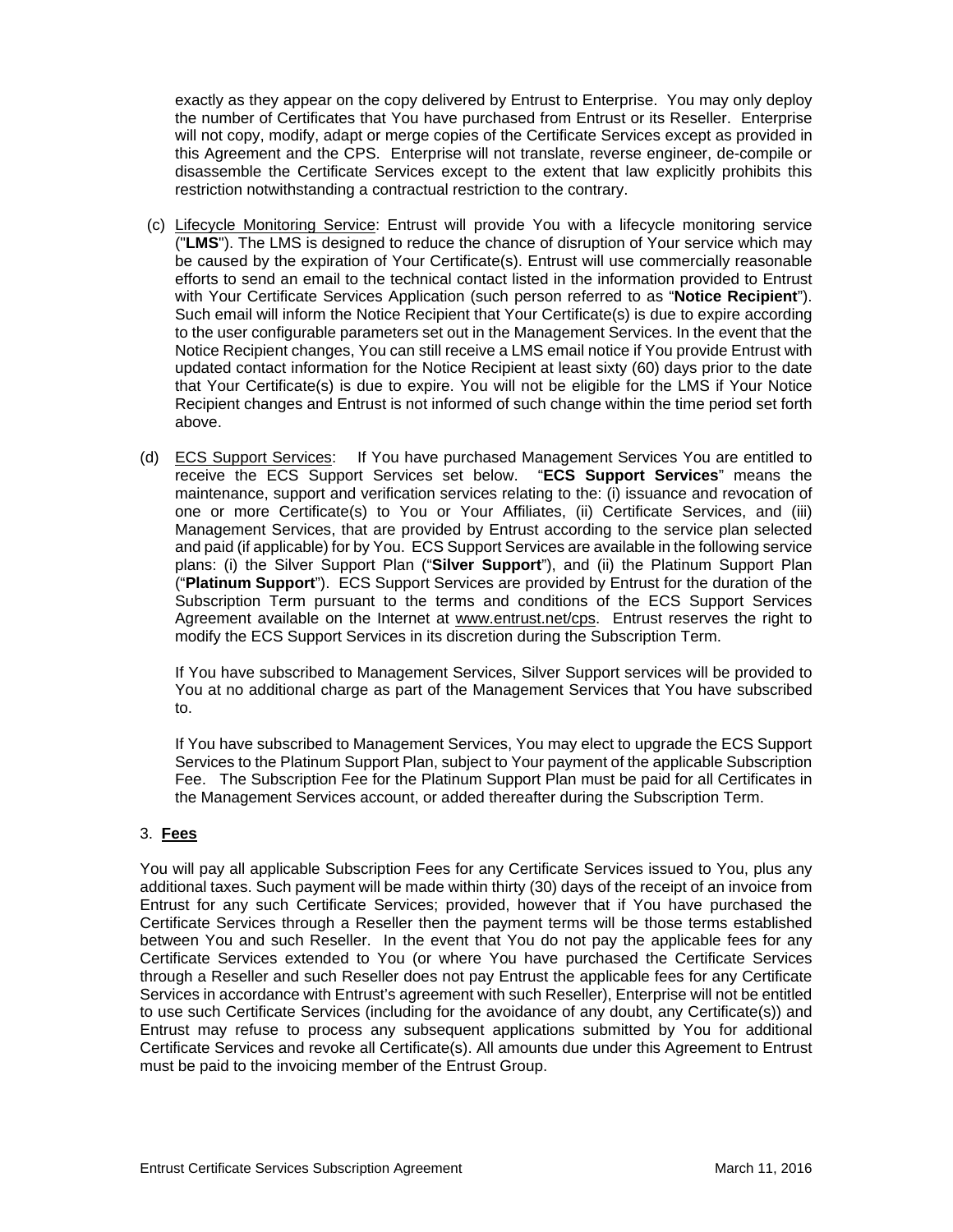## 4. **Representations, Warranties And Additional Obligations**

You represent and warrant to Entrust and all Certificate Beneficiaries that You have the authority to bind Your Affiliates to this Agreement and the CPS as a Subscriber (if Your Affiliates are issued any Certificate(s) or otherwise receive any Certificate Services in connection with the Management Services purchased hereunder, if applicable). You will and You will cause Your Affiliates who receive any Certificate Services hereunder, and Your Agents, to comply with: (A) the requirements (including but not limited to providing the representations and warranties) set forth in this Agreement, the applicable CPS and, in the case of EV SSL Certificate(s) and EV Code Signing Certificate(s), the EV Guidelines, and (B) all applicable laws including, without limitation, laws relating to import, export, licensing, and data protection, as they apply to the activities contemplated under this Agreement or the right to include personal information in Certificates.

You further represent and warrant to Entrust and all Certificate Beneficiaries that:

- (i) in the case of Code Signing Certificates and EV Code Signing Certificates, You will not use the Certificate to digitally sign hostile code, including spyware or other malicious software (malware) that is downloaded without user consent and You acknowledge that Entrust will revoke such Certificate if You fail to comply;
- (ii) all information provided, and all representations made, by Subscriber in relation to any Certificate Services are and will be complete, accurate and truthful (and Subscriber will promptly update such information and representations from time to time as necessary to maintain such completeness and accuracy);
- (iii) the Private Key corresponding to the Public Key submitted to Entrust in connection with Certificate Services Application was created using sound cryptographic techniques and all measures necessary have been taken to maintain sole control of, keep confidential, and properly protect the Private Key (and any associated access information or device – e.g., password or token) at all times;
- (iv) any information provided to Entrust or to any independent third-party Registration Authorities in connection with Certificate Services Application does not infringe, misappropriate, dilute, unfairly compete with, or otherwise violate the intellectual property, or other rights of any person, entity, or organization in any jurisdiction;
- (v) the Certificate(s) will not be installed or used until it has reviewed and verified the accuracy of the data in each Certificate(s);
- (vi) in the case of Entrust SSL Certificates, EV SSL Certificates and Private SSL Certificates, the Certificate(s) will be installed only on the server accessible at the domain name (subjectAltName(s)) listed on the Certificate(s);
- (vii) Certificates will only be used in compliance with all applicable laws, solely for authorized company business, solely in accordance with the Agreement and the CPS and, the Certificate Services will not be used for any hazardous or unlawful (including tortious) activities;
- (viii) You will immediately respond to Entrust's instructions concerning (1) compromise of the Private Key associated with any Certificate, and (2) misuse or suspected misuse of a Certificate;
- (ix) all use of the Certificate and its associated private key will cease immediately, and the Subscriber will promptly notify Entrust and request the revocation of the Certificate, if (1) any information included in the Subscriber's Certificate Services Application or Certificate changes, is or becomes incorrect or inaccurate, or if any change in any circumstances would make the information in the Certificate incorrect, misleading or inaccurate; or (2) there is any actual or suspected misuse or compromise of the Private Key (or key activation data) associated with the Public Key in the Certificate;
- (x) all use of the (1) Certificate and (2) Private Key associated with the Public Key in such Certificate Services will cease upon expiration or revocation of such Certificate, and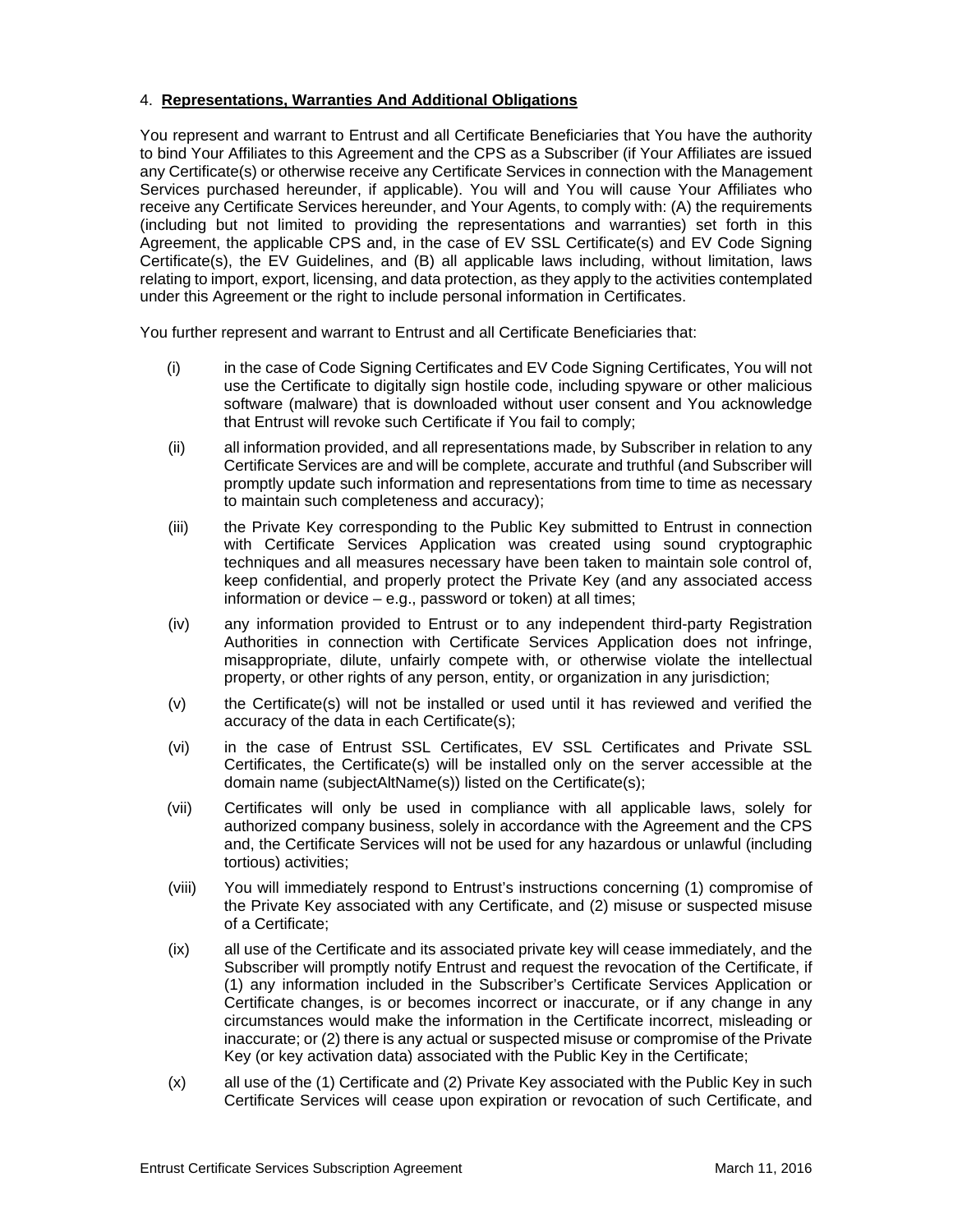such Certificate will be removed from the devices and/or software in which it has been installed;

- (xi) Your Agents are duly authorized and qualified to perform this Agreement on Your behalf, and such Agents will meet the requirements of this Agreement, the applicable CPS and, in the case of EV SSL Certificate(s) and EV Code Signing Certificate(s), the EV Guidelines;
- (xii) the subject named in the Certificate(s) corresponds to the Subscriber, and that the Subscriber has authorized the inclusion of such information in the Certificate; and
- (xiii) You have the exclusive right to use the domain name or email address listed in Certificate;
- (xiv) in respect to EV Code Signing Certificates; (1) You will only digitally sign code that complies with the requirements set forth in the EV Code Signing Guidelines, (2) in the event that there is evidence that the EV Code Signing Certificate was used to digitally sign hostile code, including spyware or other malicious software (malware) downloaded without user consent, or the code has a serious vulnerability; (A) all use of the EV Code Signing Certificate and its associated private key will cease immediately, and (B) You will immediately notify Entrust and request the revocation of the EV Code Signing Certificate if You become aware (by whatever means) that Enterprise has digitally signed code that contains hostile code, including spyware or other malicious software (malware) that is downloaded without user consent, (3) You acknowledge that ASV's may independently determine that an EV Code Signing Certificate is malicious or compromised and that ASV's and ASV's products may have the ability to modify its customer experiences or "blacklist" an EV Code Signing Certificate without notice to You or Entrust and without regard to the revocation status of the EV Code Signing Certificate, (4) You will, as a best practice, timestamp the digital signature after digitally signing Your code, (5) You acknowledge that (a) Entrust will not provide EV Code Signing Certificates with signing keys that are less than 2048 bits, and (b) You will provide SHA-2 as an option for the hashing algorithm;
- (xv) in respect to Document Signing Certificates, You will generate and protect the Key Pair in a cryptographic module that (a) prevents exportation or duplication, and (ii) meets or exceeds FIPS 140-2 Level 2 certification standards.

You expressly agree that You will:

- a) understand and, if necessary, receive proper education in the use of Public-Key cryptography and Certificate(s) including Certificate Services;
- b) provide, in any communications with Entrust or an independent third-party Registration Authority, correct information with no errors, misrepresentations, or omissions;
- c) generate a new, secure, and cryptographically sound Key Pair to be used in association with the Certificate or Subscriber's Certificate Services Application;
- d) read and agree to all terms and conditions of the CPS;
- e) refrain from modifying the contents of Certificates;
- f) use Certificates and Certificate Services exclusively for legal and authorized purposes in accordance with the terms and conditions of the CPS and applicable laws;
- g) only use Certificates on behalf of the organization listed as the Subject in such Certificates;
- h) keep confidential and properly protect the Private Keys;
- i) notify Entrust as soon as reasonably practicable of any change to any information included in the Subscriber's Certificate Services Application or any change in any circumstances that would make the information in the Subscriber's Certificate Services Application misleading or inaccurate;
- j) notify Entrust as soon as reasonably practicable of any change to any information included in the Certificate or any change in any circumstances that would make the information in the Certificate misleading or inaccurate;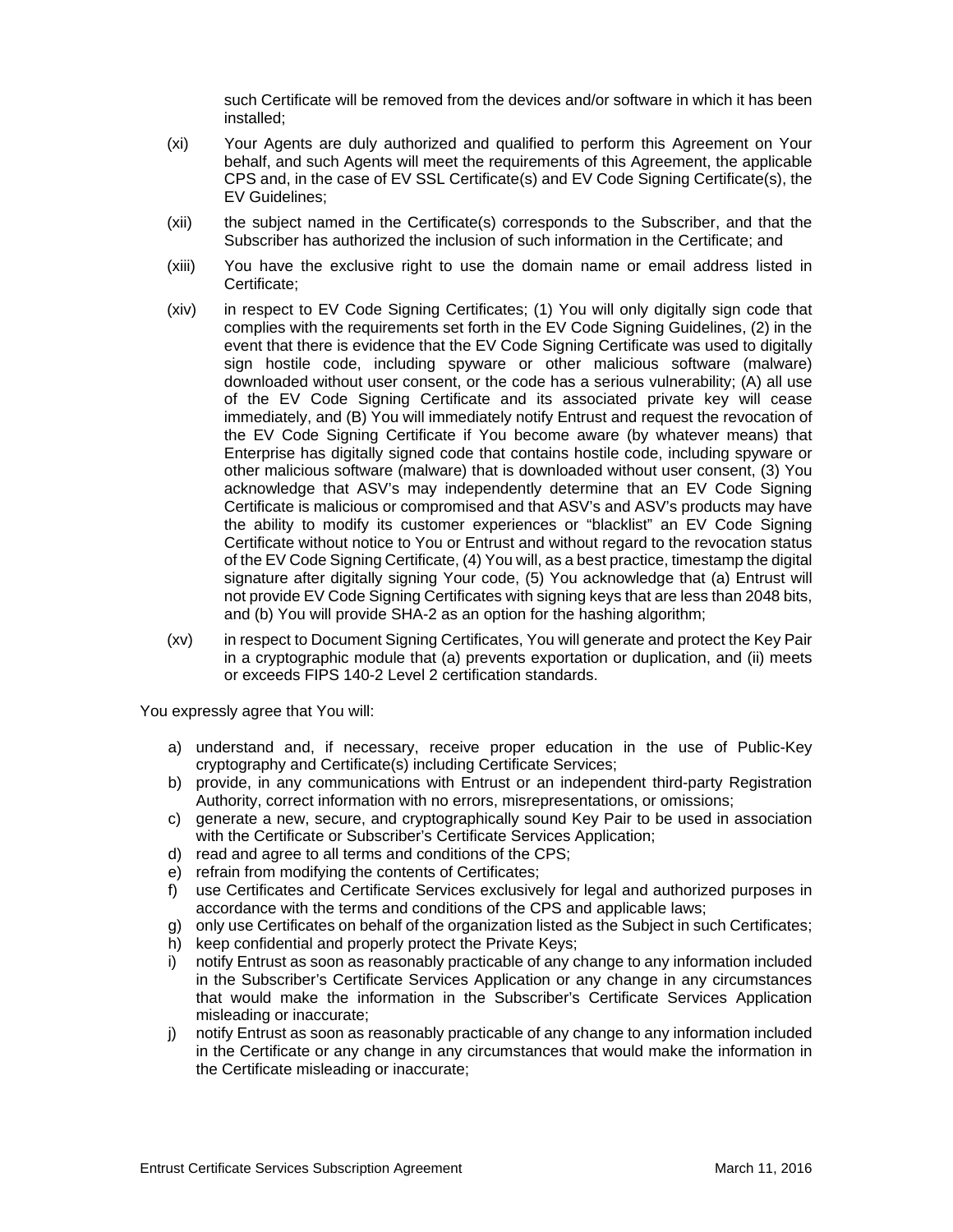- k) immediately cease to use Certificates if any information included in the Certificate or if any change in any circumstances would make the information in the Certificate misleading or inaccurate;
- l) notify Entrust immediately of any suspected or actual Compromise of the Private Keys and request the revocation of such Certificate;
- m) immediately cease to use the Certificate upon (a) expiration or revocation of such Certificate, or (b) any suspected or actual Compromise of the Private Key corresponding to the Public Key in such Certificate, and remove such Certificate from the devices and/or software in which it has been installed;
- n) will comply with all applicable laws including, without limitation, laws relating to import, export, licensing, and data protection, as they apply to the activities contemplated under this Agreement including without limitation Enterprise's right to export, import or use the Certificate Services or the right to include personal information in Certificates;
- o) refrain from using the Private Key corresponding to the Public Key in the Certificate to sign other Certificate(s); and
- p) use appropriate judgment about whether it is appropriate, given the level of security and trust provided by Certificate, to use Certificate in any given circumstance.

For the avoidance of any doubt, (1) Entrust will not be under any obligation to issue any Certificate containing pre-qualified information if such pre-qualified information is subsequently found to have changed or to be in any way inaccurate, incorrect, or misleading; (2) by submitting a request for Certificate, You are representing and warranting that the pre-qualified information has not changed and is in no way inaccurate, incorrect, or misleading; (3) Entrust shall be entitled to revoke a Certificate issued to You if (i) the pre-qualified information submitted by You is subsequently found to have changed or to be inaccurate, incorrect, or misleading, (ii) if revocation is requested by You, (iii) upon expiry or termination of this Agreement, or (iv) for any other reason identified for revocation in the CPS or the applicable EV Guidelines; (4) You must notify Entrust immediately of any change to any information included in any Certificate issued to You or any Certificate management service application submitted by You or any change circumstances that would make the information in any such Certificate or Certificate Management Service application inaccurate, incorrect, or misleading, and (5) You must notify Entrust immediately of any changes to pre-qualified information, or any changes in any circumstances that would make any pre-qualified information inaccurate, incorrect, or misleading.

Client Certificates and Mobile Device Certificates may be issued and distributed to third parties within the Permitted Group, provided that such issuance and distribution is done pursuant to the Client Certificate Agreement and provided that (i) You have independently verified the information included in each Client Certificate as being accurate; (ii) the individual to whom such Client Certificate is issued has consented to the inclusion of all data that is incorporated into such Client Certificates; (iii) You have paid the applicable license fee for the Client Certificate; and (iv) such Client Certificate is used for Enterprise related business only.

# 5. **Confidentiality**

You acknowledge that the Certificate Services (and any information incorporated therein or provided thereto) contain the confidential information of Entrust. You will not translate, reverse engineer, de-compile, disassemble, or develop competitive Certificate Services using any such information derived from Entrust's confidential information. You will retain Entrust's confidential information in confidence and will use, disclose, and copy it solely for the purpose of, and in accordance with the Agreement. You will only disclose Entrust's confidential information to Your employees and Enterprise employees with a need to know. You will use the same degree of care as You use to protect Your own confidential information of a similar nature, but no less than reasonable care, to prevent the unauthorized use or disclosure of Entrust's confidential information.

You will not be bound by any obligations restricting disclosure and use set forth in this Agreement with respect to Entrust's confidential information, or any part thereof, which: (i) was known to You prior to disclosure, without any obligation of confidentiality; (ii) was lawfully in the public domain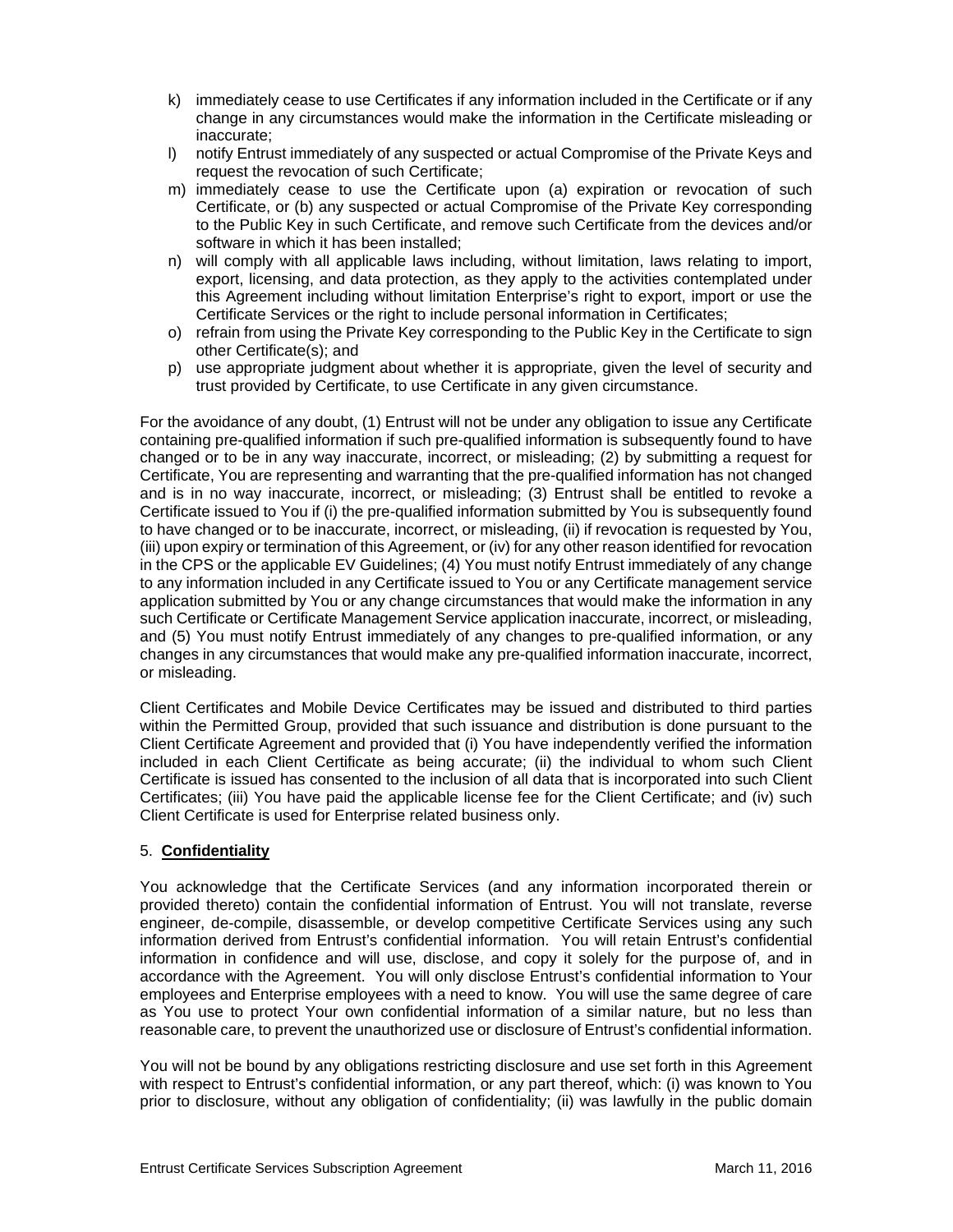prior to its disclosure, or becomes publicly available other than through a breach of this Agreement; (iii) was disclosed to You by a third party, provided that such third party is not in breach of any confidentiality obligation in respect of such information; or (iv) is independently developed by You.

If You are compelled pursuant to legal, judicial, or administrative proceedings, or otherwise required by law, to disclose the confidential information of Entrust, You will use reasonable efforts to seek confidential treatment for such confidential information, and provide prior notice to Entrust to allow Entrust to seek protective or other court orders.

### 6. **Intellectual Property Ownership**

The Certificate Services and all modifications, enhancements and derivative works thereof, including all right, title and interest (and all intellectual proprietary rights therein) remain the sole and exclusive property of Entrust and/or its third-party licensors.

## 7. **DISCLAIMER OF WARRANTY**

**EXCEPT FOR THE EXPLICIT REPRESENTATIONS, WARRANTIES, AND CONDITIONS PROVIDED IN THIS AGREEMENT AND THE CPS, CERTIFICATE SERVICES AND ANY SERVICES PROVIDED IN RESPECT TO CERTIFICATE(s) ARE PROVIDED "AS IS", AND NEITHER ENTRUST GROUP, ENTRUST GROUP AFFILIATES NOR ANY INDEPENDENT THIRD-PARTY REGISTRATION AUTHORITIES OPERATING UNDER THE ENTRUST CERTIFICATION AUTHORITIES, NOR ANY RESELLERS, CO-MARKETERS, OR ANY SUBCONTRACTORS, DISTRIBUTORS, AGENTS, SUPPLIERS, EMPLOYEES, OR DIRECTORS OF ANY OF THE FOREGOING MAKE ANY REPRESENTATIONS OR GIVE ANY WARRANTIES, OR CONDITIONS, WHETHER EXPRESS, IMPLIED, STATUTORY, BY USAGE OF TRADE, OR OTHERWISE, AND ENTRUST GROUP, ENTRUST GROUP AFFILIATES, ALL INDEPENDENT THIRD-PARTY REGISTRATION AUTHORITIES OPERATING UNDER THE ENTRUST CERTIFICATION AUTHORITIES, ALL RESELLERS OR CO-MARKETERS, AND ANY SUBCONTRACTORS, DISTRIBUTORS, AGENTS, SUPPLIERS, EMPLOYEES, OR DIRECTORS OF ANY OF THE FOREGOING SPECIFICALLY DISCLAIM ANY AND ALL REPRESENTATIONS, WARRANTIES, AND CONDITIONS OF MERCHANTABILITY, NON-INFRINGEMENT, TITLE, SATISFACTORY QUALITY, OR FITNESS FOR A PARTICULAR PURPOSE. EXCEPT FOR THE EXPLICIT REPRESENTATIONS, WARRANTIES AND CONDITIONS CONTAINED IN THIS AGREEMENT AND IN THE CPS, THE ENTIRE RISK OF THE USE OF ANY CERTIFICATE SERVICES OR ANY SERVICES PROVIDED IN RESPECT CERTIFICATE SERVICES OR THE VALIDATION OF DIGITAL SIGNATURES WILL BE BORNE SOLELY BY YOU.**

#### 8. **LIMITATION OF LIABILITY**

**IN NO EVENT WILL THE TOTAL CUMULATIVE LIABILITY OF ENTRUST GROUP, ENTRUST GROUP AFFILIATES, ANY INDEPENDENT THIRD-PARTY REGISTRATION AUTHORITY OPERATING UNDER AN ENTRUST CERTIFICATION AUTHORITY, ANY RESELLERS, OR CO-MARKETERS, OR ANY SUBCONTRACTORS, DISTRIBUTORS, AGENTS, SUPPLIERS, EMPLOYEES, OR DIRECTORS OF ANY OF THE FOREGOING TO ANY SUBSCRIBER, RELYING PARTY OR ANY OTHER PERSON, ENTITY, OR ORGANIZATION ARISING OUT OF OR RELATING TO ANY CERTIFICATES, CERTIFICATE SERVICES OR ANY SERVICES OR SOFTWARE PROVIDED IN RESPECT TO CERTIFICATE SERVICES, INCLUDING ANY USE OR RELIANCE ON ANY CERTIFICATE SERVICES, EXCEED THE GREATER OF (1) ONE THOUSAND UNITED STATES DOLLARS (\$1,000.00 U.S.); PROVIDED HOWEVER THAT THE LIMITATION FOR SUBSCRIBERS AND RELYING PARTIES SHALL BE TWO THOUSAND UNITED STATES DOLLARS (\$2,000.00 U.S.) PER SUBSCRIBER OR PER RELYING PARTY PER CERTIFICATE FOR AN ENTRUST EV CERTIFICATE, AND (2) TWO TIMES THE FEES PAID BY YOU TO ENTRUST UNDER THIS AGREEMENT DURING THE TWELVE MONTHS PRIOR TO THE INITIATION OF THE CLAIM TO A MAXIMUM OF ONE HUNDRED THOUSAND DOLLARS (\$100,000.00) (SUCH GREATER NUMBER REFERRED TO AS THE "CUMULATIVE**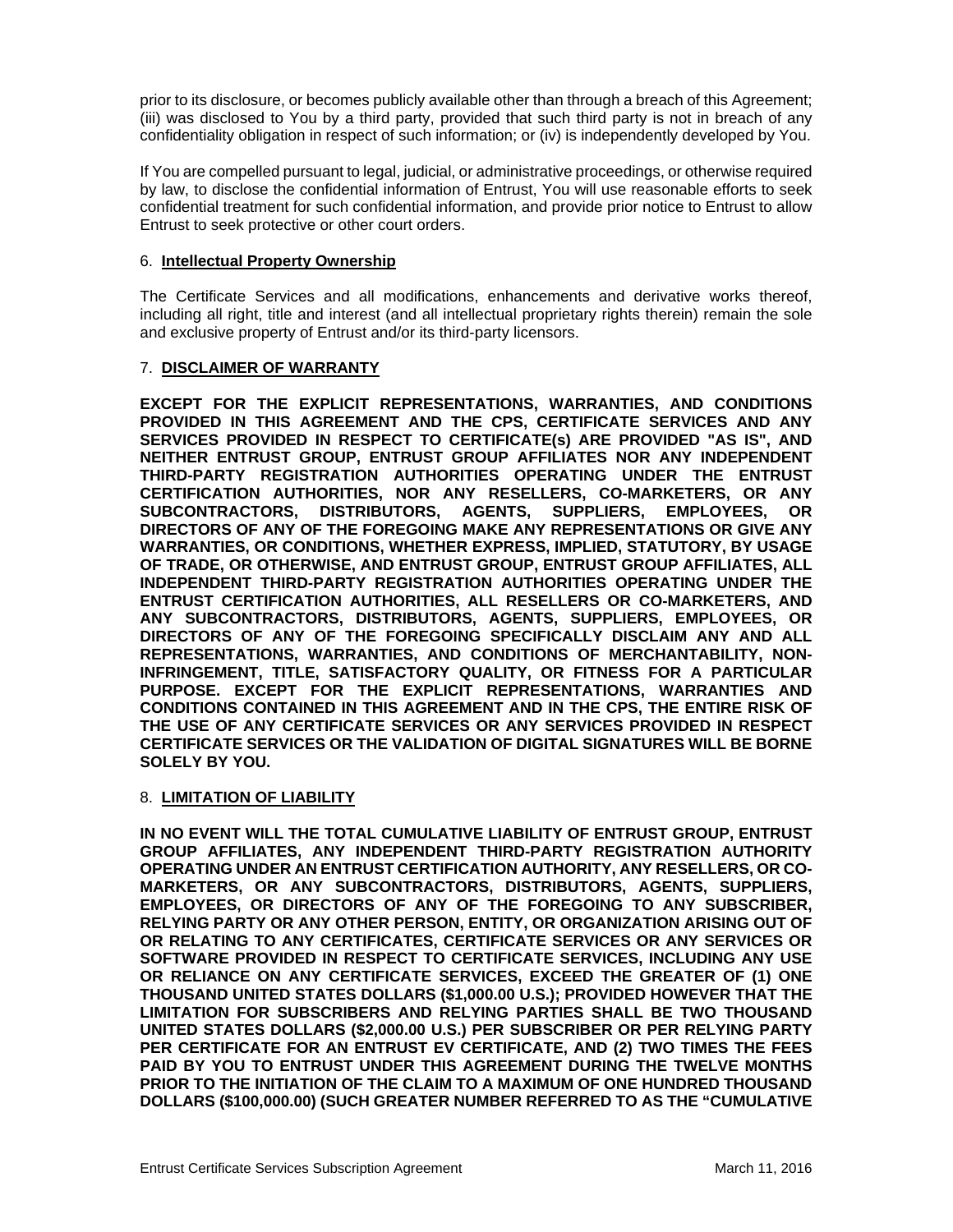**DAMAGE CAP"). THE FOREGOING LIMITATIONS WILL APPLY TO ANY LIABILITY WHETHER BASED IN CONTRACT (INCLUDING FUNDAMENTAL BREACH), TORT (INCLUDING NEGLIGENCE), LEGISLATION OR ANY OTHER THEORY OF LIABILITY, INCLUDING ANY DIRECT, INDIRECT, SPECIAL, STATUTORY, PUNITIVE, EXEMPLARY, CONSEQUENTIAL, RELIANCE, OR INCIDENTAL DAMAGES.** 

**IN NO EVENT WILL ENTRUST GROUP, ENTRUST GROUP AFFILIATES OR ANY INDEPENDENT THIRD-PARTY REGISTRATION AUTHORITY OPERATING UNDER AN ENTRUST CERTIFICATION AUTHORITY, OR ANY RESELLERS, CO-MARKETERS, OR ANY SUBCONTRACTORS, DISTRIBUTORS, AGENTS, SUPPLIERS, EMPLOYEES, OR DIRECTORS OF ANY OF THE FOREGOING BE LIABLE FOR ANY INCIDENTAL, SPECIAL, STATUTORY, PUNITIVE, EXEMPLARY, INDIRECT, RELIANCE, OR CONSEQUENTIAL DAMAGES (INCLUDING, WITHOUT LIMITATION, DAMAGES FOR LOSS OF BUSINESS, LOSS OF BUSINESS OPPORTUNITIES, LOSS OF GOODWILL, LOSS OF PROFITS, BUSINESS INTERRUPTION, LOSS OF DATA, LOST SAVINGS OR OTHER SIMILAR PECUNIARY LOSS) WHETHER ARISING FROM CONTRACT (INCLUDING FUNDAMENTAL BREACH), TORT (INCLUDING NEGLIGENCE), LEGISLATION OR ANY OTHER THEORY OF LIABILITY.** 

**THE FOREGOING LIMITATIONS WILL APPLY NOTWITHSTANDING THE FAILURE OF ESSENTIAL PURPOSE OF ANY LIMITED REMEDY STATED HEREIN AND EVEN IF ENTRUST GROUP, ENTRUST GROUP AFFILIATES OR ANY INDEPENDENT THIRD-PARTY REGISTRATION AUTHORITY OPERATING UNDER AN ENTRUST CERTIFICATION AUTHORITY, OR ANY RESELLERS, CO-MARKETERS, OR ANY SUBCONTRACTORS, DISTRIBUTORS, AGENTS, SUPPLIERS, EMPLOYEES, OR DIRECTORS OF ANY OF THE FOREGOING HAVE BEEN ADVISED OF THE POSSIBILITY OF THOSE DAMAGES.** 

**SOME JURISDICTIONS DO NOT ALLOW THE EXCLUSION OR LIMITATION OF LIABILITY FOR CONSEQUENTIAL OR INCIDENTAL DAMAGES, SO THESE LIMITATIONS SET FORTH ABOVE MAY NOT APPLY (OR SHALL APPLY TO THE MAXIMUM EXTENT PERMITTED BY LAW, IF APPLICABLE) TO CERTAIN SUBSCRIBERS, RELYING PARTIES, OR OTHER PERSONS, ENTITIES, OR ORGANIZATIONS. THE DISCLAIMERS OF REPRESENTATIONS, WARRANTIES, AND CONDITIONS AND THE LIMITATIONS OF LIABILITY IN THIS AGREEMEMT CONSTITUTE AN ESSENTIAL PART OF THIS AGREEMENT. ALL SUBSCRIBERS, RELYING PARTIES, AND OTHER PERSONS, ENTITIES, AND ORGANIZATIONS ACKNOWLEDGE THAT BUT FOR THESE DISCLAIMERS OF REPRESENTATIONS, WARRANTIES, AND CONDITIONS AND LIMITATIONS OF LIABILITY, ENTRUST WOULD NOT ISSUE CERTIFICATE(S) TO SUBSCRIBERS AND NEITHER ENTRUST NOR ANY ANY INDEPENDENT THIRD-PARTY REGISTRATION AUTHORITIES OPERATING UNDER AN ENTRUST CERTIFICATION AUTHORITY, NOR ANY RESELLERS, CO-MARKETERS, OR ANY SUBCONTRACTORS, DISTRIBUTORS, AGENTS, SUPPLIERS, EMPLOYEES, OR DIRECTORS OF ANY OF THE FOREGOING WOULD PROVIDE SERVICES IN RESPECT TO CERTIFICATE SERVICES AND THAT THESE PROVISIONS PROVIDE FOR A REASONABLE ALLOCATION OF RISK.** 

#### 9. **Term**

This Agreement will continue for the Subscription Term, however, it will terminate if You, Your Affiliates, or Your Agents fail to comply with any of the material terms or conditions of this Agreement (including for the avoidance of any doubt, the CPS and in the case of EV SSL Certificates and EV Code Signing Certificate(s), the EV Guidelines). Enterprise will immediately cease to use the Certificate Services upon the earlier of (a) expiration of the Subscription Term; or (b) upon a breach of this Agreement (including the CPS) by either You, Your Affiliates or Your Agents. Entrust may also terminate this Agreement in its discretion with notice to You in order to comply with any third party licensing or other contractual or legal obligation to which Entrust is subject. This Agreement will terminate upon expiration of the Subscription Term or revocation by Entrust of all Certificates issued hereunder if such revocation occurs prior to the end of the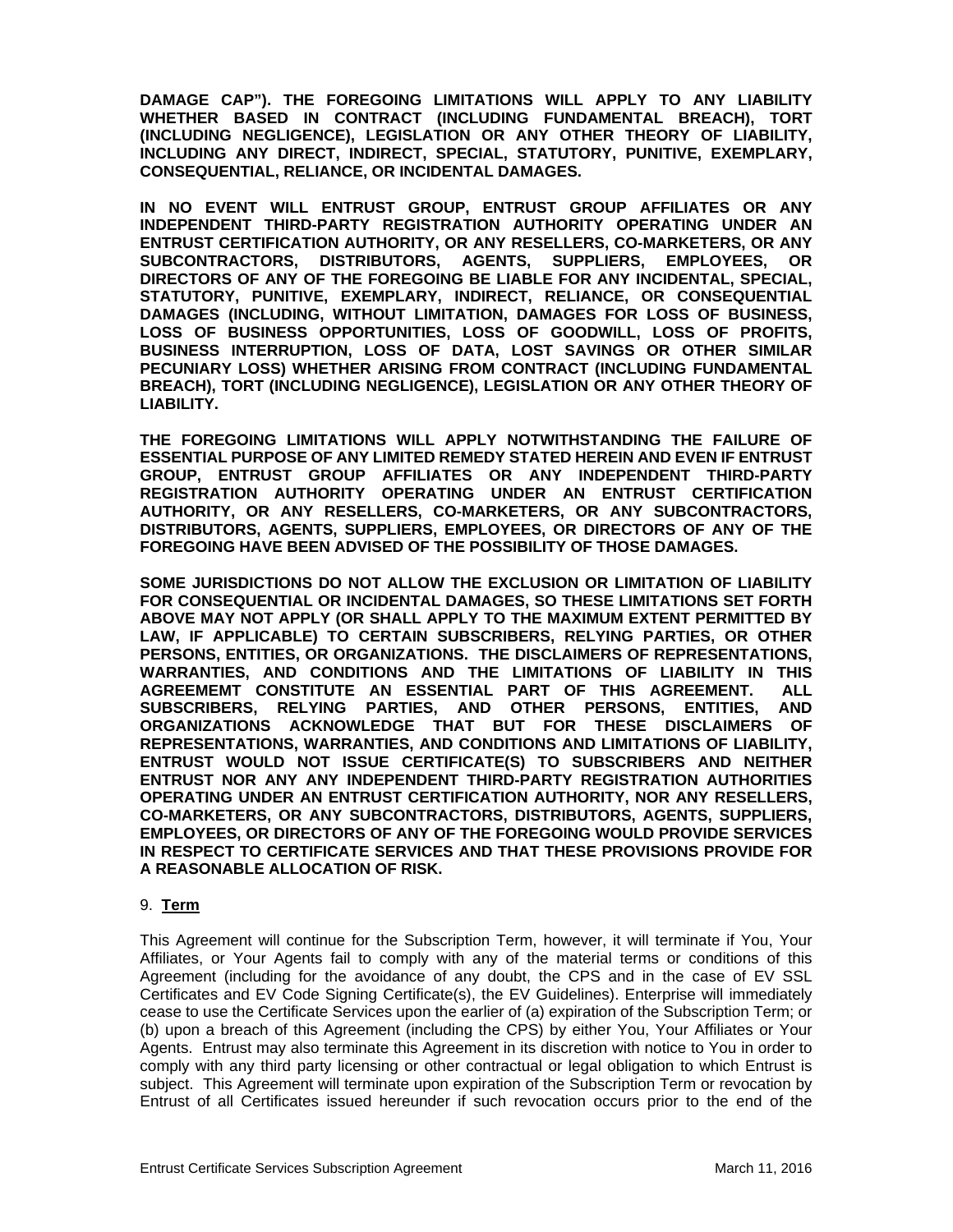Subscription Term. You must, upon such expiration cease all use of Your Certificate Services and remove any Certificates issued under this Agreement from the devices and/or software in which it has been installed. The provisions entitled "Representations, Warranties And Additional Obligations", "Confidentiality", "Intellectual Property Ownership", "Disclaimer of Warranties", "Limitation of Liability", "Term", "Severability", "Audit Right", "Third Party Beneficiaries", "Entire Agreement", and those provisions of the CPS that are designated as surviving termination will continue in force even after any termination or expiration of this Agreement. All payment obligations will survive termination.

## 10. **Severability**

Whenever possible, each provision of this Agreement, the CPS, any other agreements will be interpreted in such manner as to be effective and valid under applicable law. If the application of any provision of this Agreement, the CPS, any other agreements or any portion thereof to any particular facts or circumstances will be held to be invalid or unenforceable by an arbitrator or court of competent jurisdiction, then (i) the validity and enforceability of such provision as applied to any other particular facts or circumstances and the validity of other provisions of this Agreement, the CPS, or any other agreements will not in any way be affected or impaired thereby, and (ii) such provision will be enforced to the maximum extent possible so as to effect its intent and it will be reformed without further action to the extent necessary to make such provision valid and enforceable.

**FOR GREATER CERTAINTY, IT IS EXPRESSLY UNDERSTOOD AND AGREED THAT EVERY PROVISION OF THIS AGREEMENT, THE CPS, AND ANY OTHER AGREEMENTS THAT DEALS WITH (I) LIMITATION OF LIABILITY OR DAMAGES, (II) DISCLAIMERS OF REPRESENTATIONS, WARRANTIES, CONDITIONS, OR LIABILITIES, OR (III) INDEMNIFICATION, IS EXPRESSLY INTENDED TO BE SEVERABLE FROM ANY OTHER PROVISIONS OF THIS AGREEMENT, THE CPS, AND ANY OTHER AGREEMENTS AND WILL BE SO INTERPRETED AND ENFORCED.** 

#### 11. **Third Party Databases**

In performing limited verification Entrust (or a subcontractor acting on behalf of Entrust (a "Subcontractor")) may determine whether the organizational identity, address, and domain name provided with Your Certificate Services Application are consistent with information contained in third-party databases (the "Databases"). Entrust or a Subcontractor may perform an investigation which may attempt to confirm Your business name, street address, mailing address, telephone number, line of business, year started, number of employees, CEO, telephone number and Your business existence. You acknowledge that some of the information submitted to obtain Certificate Services may become included in the Databases. This information will only include: business name, street address, mailing address, telephone number (outside source), line of business, year started, number of employees, CEO, telephone number and Your business existence. You acknowledge that the foregoing information as contained in the Databases may be licensed by Entrust or its Subcontractor to third parties who may offer You business products and services.

#### 12. **Use of the Entrust Secured Site-Sea**l

Subject to the terms and conditions of this Agreement, You may use Your Certificate Services with the Entrust Secured Site-Seal; provided, however that (i) Entrust delivers to You the Entrust Secured Site-Seal together with, or in conjunction with, Your Certificate Services; and (ii) **BY CLICKING THE "ACCEPT" ICON BELOW AND BY USING THE ENTRUST SECURED SITE-SEAL, YOU AGREE TO BE BOUND BY THE TERMS AND CONDITIONS OF THE ENTRUST SECURED SITE-SEAL LICENSE AGREEMENT SET FORTH AT** http://www.entrust.net/cps**.**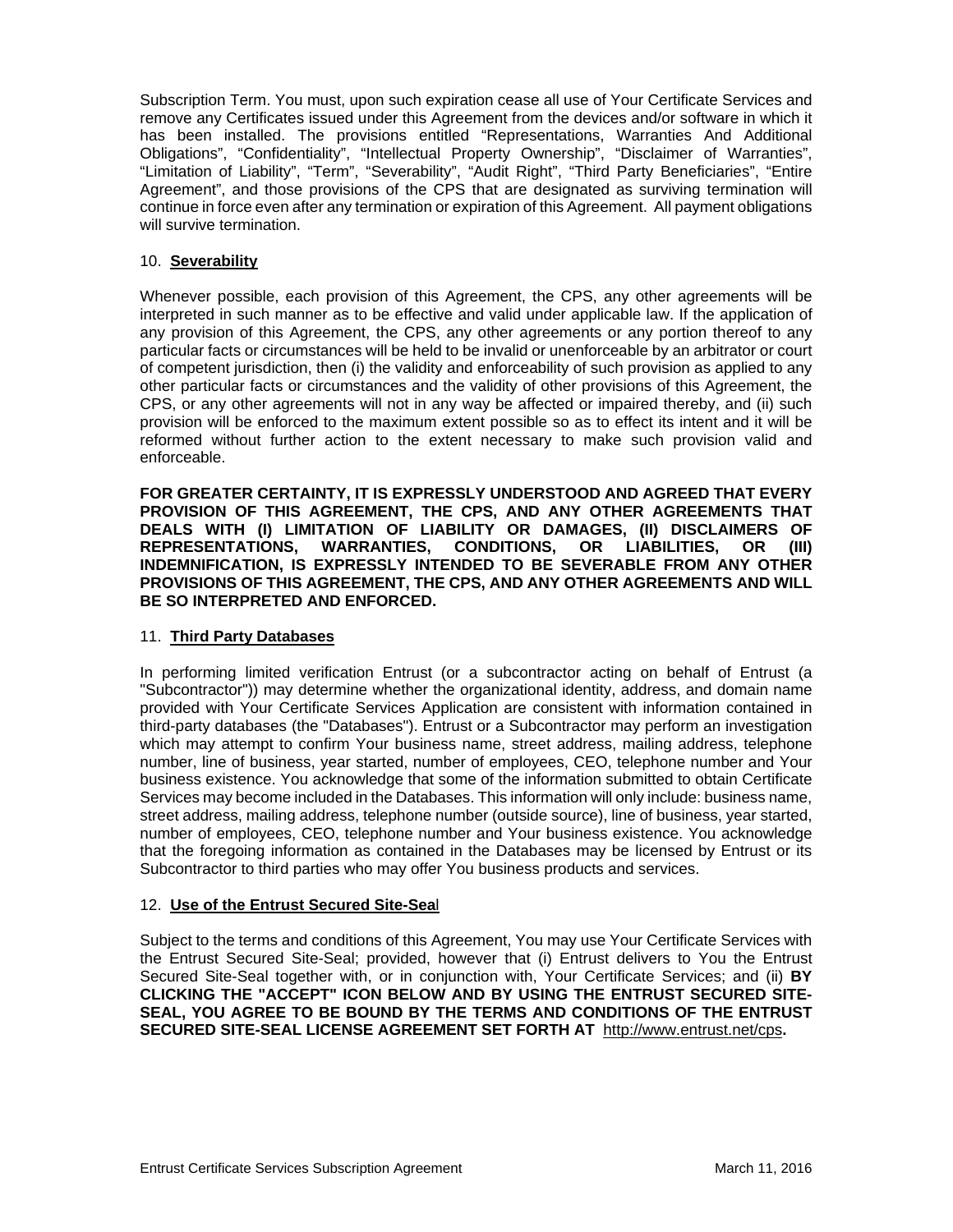# 13. **Export**

Certificate Services and related information may be subject to export, import, and/or use restrictions. You will comply with all laws and regulations applicable to Your right to export, import, and/or use Certificate Services or related information, including, without limitation, all laws and regulations in respect to nuclear, chemical or biological weapons proliferation. You will be responsible for procuring all required licenses and permissions for any export, import, and/or use of Certificate Services or related information. Certain cryptographic techniques, software, hardware, and firmware ("Technology") that may be used in processing or in conjunction with Certificate Services may be subject to export, import, and/or use restrictions. You will comply with all laws and regulations applicable to a Subscriber's right to export, import, and/or use such Technology or related information. You will be responsible for procuring all required licenses and permissions for any export, import, and/or use of such Technology or related information.

## 14. **Third Party Beneficiaries**

You expressly acknowledge that each Application Software Vendor and each member of the Entrust Group and Entrust Group Affiliates are express third party beneficiaries, and may enforce this Agreement and the CPS against Enterprise and rely on all terms of this Agreement and the CPS.

## 15. **Audit Right**

You shall keep reasonable records relating to (i) the number of copies of Certificates deployed by Enterprise; and (ii) the number of servers which make use of such Certificates. A chartered or certified public accountant selected by Entrust may, upon reasonable notice and during normal business hours, but no more often than once a year, inspect Your records to ensure that You are complying with Your obligations hereunder.

## 16. **Governing Law**

The laws of the Province of Ontario, Canada, excluding its conflict of laws rules, shall govern the construction, validity, interpretation, enforceability and performance of the Agreement. The application of the United Nations Convention on Contracts for the International Sale of Goods to the Agreement is expressly excluded. Any dispute arising out of or in respect to the Agreement shall be brought in the provincial or federal courts sitting in Ottawa, Ontario, and each party hereby agrees that such courts shall have personal and exclusive jurisdiction over such disputes. In the event that any matter is brought in a provincial or federal court each party waives any right that such party may have to a jury trial.

#### 17. **Language**

The parties hereby confirm that they have requested that this Agreement and all elated documents be drafted in English. Les parties ont exigé que le présent contrat et tous les documents connexes soient rédigés en anglais.

#### 18. **Entire Agreement**

This Agreement (including the CPS) shall constitute the entire agreement between the parties hereto in respect of the subject matter of this Agreement and all previous correspondence, understandings, proposals and other communications shall be completely superseded by the terms hereof. Any purchase order terms included or associated with any order will be of no force or effect except for the identification and quantity of the Certificate Services that are being subscribed for. Any software included in the order is distributed under the terms of the agreement that accompanies such software.